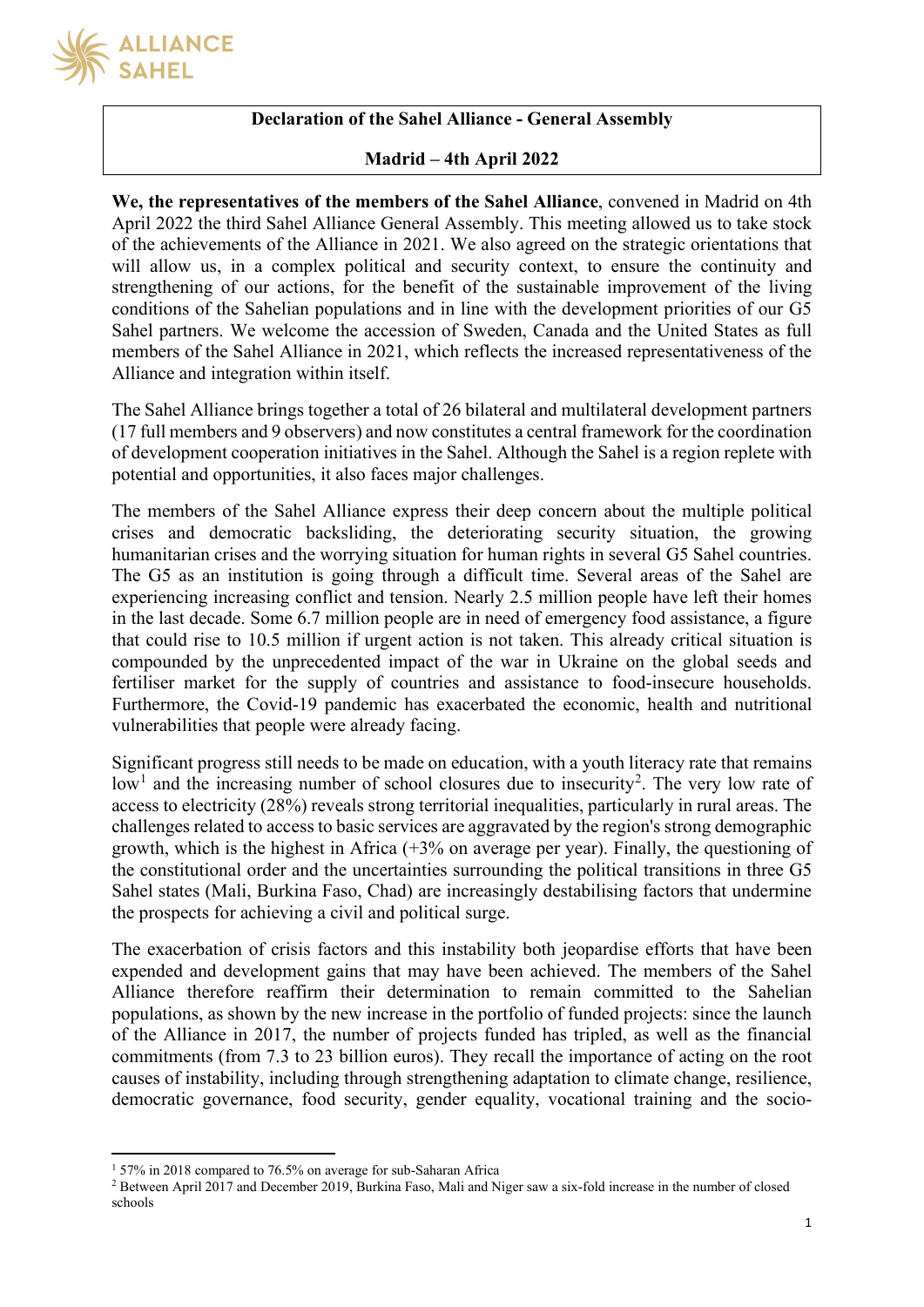

economic integration of youth. There will be no peace and stability in the Sahel without a profound and qualitative change in the living conditions of the Sahelian people.

Finally, the General Assembly is being held in Madrid because of the exceptional circumstances facing the G5 Sahel as an institution. A rapid resolution of the difficulties encountered is essential if the Alliance is to continue to strengthen the dialogue and close relations with this privileged partner for cooperation in the Sahel.

#### **We, members of the Sahel Alliance, recognise:**

## 1. *The need to strengthen the overall partnership framework within which our actions are carried out to adapt them to the evolving contexts of intervention*

Throughout the past year, high-level exchanges with partners and field missions in the G5 Sahel countries have continued. These various meetings, along with the systematic participation of the G5 Sahel representatives in the meetings of the Alliance's governance bodies, have helped to establish a constant and open dialogue with the G5 Sahel. The Alliance members are committed to support regional dialogue and the formulation of the new G5 Sahel Development and Security Strategy (SDS), as well as its future operational application, which shall be the Priority Investment Programme (PIP). They also agreed to set up a framework for exchanges with the G5 Sahel countries in order to strengthen the dialogue on public policies and priority sectoral reforms, and to improve the impact of development cooperation, in a spirit of transparency and mutual accountability. A pilot exercise funded by the UK has been launched in Niger, which will focus on girls' education and retention in school.

Relations between the Secretariats of the G5 Sahel, the Sahel Coalition, the Sahel Alliance and the Partnership for Security and Stability in the Sahel (P3S) have been strengthened and formalised, within the overall umbrella of the Coalition. Within this broad framework of cooperation, it is essential that a good mode of cooperation is established between the different pillars and initiatives, while preserving the autonomy of each entity. The members of the Sahel Alliance call for stronger links between short-term stabilisation actions and long-term development actions and for the further implementation of the Integrated Territorial Approach (ATI) in close collaboration with the P3S. They will contribute to the revision of the N'Djamena Roadmap decided at the Sahel Coalition Ministerial on 9th March 2022 and will advocate, in this context, for a strengthening and greater inclusiveness of the monitoring mechanism of the commitments, so to ensure the full involvement of Pillar 4 / development.

Climate change and its effects such as extreme weather events, increased rainfall variability and soil degradation are having heavy impacts on the Sahel, exacerbating vulnerabilities and tensions and affecting the livelihoods of populations, particularly in rural areas. The members of the Sahel Alliance are concerned by the deteriorating humanitarian situation and recognise the necessity of further strengthening and coordinating their support to meet the urgent nutritional needs of populations and to make local food production systems more sustainable, in a logic of adaptation and resilience to climate change and exogenous shocks. In the annexed declaration, the Sahel Alliance and the United Nations Convention to Combat Desertification commit, within the framework of the Great Green Wall Initiative, to common objectives and the pooling of efforts for a resilient, sustainable agriculture that creates economic opportunities.

Finally, the members of the Sahel Alliance intend to strengthen their partnership with civil society and local actors, to ensure that the needs and expectations expressed by the populations are properly understood and considered and to take into account the deterioration of their perception toward external support. In this respect, they are committed to strengthening the partnership-based approach, inclusiveness and co-construction of their interventions with the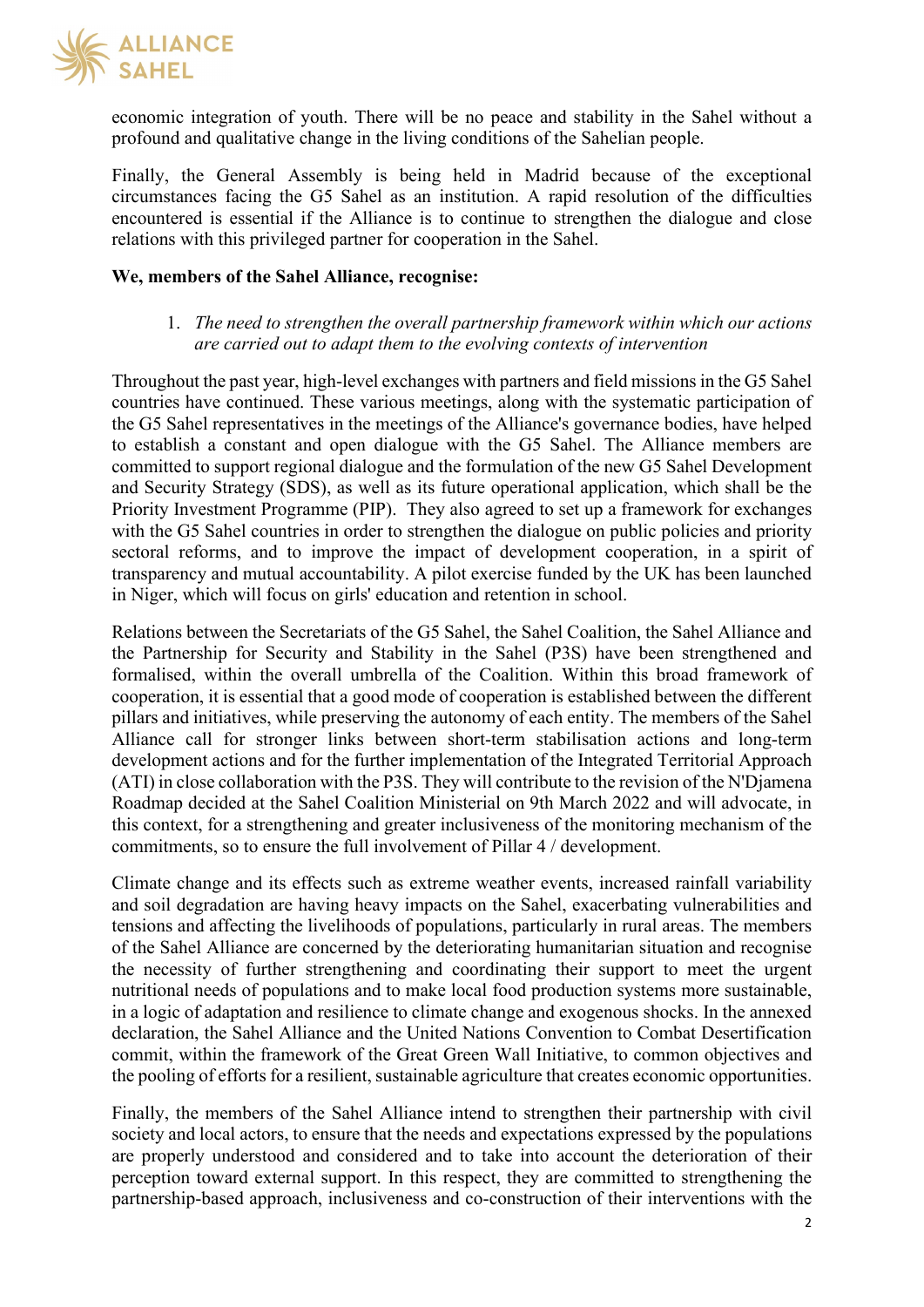

populations. They also undertake to increase the transparency and accountability of their interventions towards the Sahelian populations.

*2. The need to strengthen our collective action in prevention zones, while maintaining our support in the most vulnerable areas*

The members of the Sahel Alliance recall the central and innovative nature of the Integrated Territorial Approach (ATI), which aims to respond to the most urgent needs of populations and to address the root causes of fragility in vulnerable areas. Integrated, multisectoral and adapted to the specificities and constraints of each territory, the ATI is implemented in close coordination with the concerned authorities in each selected priority area, which are both crisis and prevention zones. It is a reference coordination framework for development actors and their partners (national, regional and local) as well as security, humanitarian and stabilisation actors and a preferred means of increasing the coherence, relevance and effectiveness of our interventions, while preserving the independent mandates of each actor.

The Alliance members welcome the progress made in the operationalisation of the ATI, as exemplified by what was achieved in Mauritania. The organisation of the "Néma round table" is a very concrete illustration of what the ATI can accomplish: chaired by the Mauritanian Prime Minister, it demonstrated the members' capacity to speak with one voice and under a single banner and to mobilise strongly to support in a coordinated and coherent way the local development strategy of a priority area, the Hodh el Chargui. In Mali as well, the implementation of the ATI is particularly advanced, with the establishment of specific consultation frameworks in the priority areas (North, Centre and South). Given the current crisis situation in Mali, the ATI is a framework that could enable the continued implementation of development actions for the benefit of the population, in particular in terms of delivery of basic services.

The presence of the State and the provision of basic services in the territories of the G5 Sahel countries, the restoration of social cohesion and the trust of citizens in their public institutions, remain an absolute priority. The members of the Sahel Alliance have continued to mobilise strongly in 2021 to implement the projects of the G5 Sahel Emergency Development Programme (PDU), which targets fragile border regions. These projects fully contribute to the objectives of the civilian surge: provision of essential services, strengthening of the resilience of vulnerable populations, restoration or consolidation of social ties. As highlighted in the annexed note, the PDU has shown convincing results, with a disbursement rate much higher than usual (40%) despite particularly difficult intervention contexts. New phases of funded projects are already being appraised or implemented, allowing an almost doubling (513 million euros to date) of the amount initially mobilised and reflecting the willingness of the Alliance members to strengthen their support to this G5 Sahel programme.

The members of the Sahel Alliance welcome the operationalisation of the G5 Sahel Facility, a new multi-donor financial instrument, jointly developed by BMZ and SEG5 and based on ATI principles, which allows for rapid and flexible action in vulnerable contexts. Members are encouraged to support this Facility alongside Germany and France. In Mali, the first project financed by the Facility is already being implemented, a call for projects was launched in Mauritania (Hodh-el-Chargui priority area) and calls for projects will be launched very soon in the other G5 Sahel countries.

Recent political and security developments in the G5 Sahel region call for increased attention to prevention areas. The members of the Sahel Alliance are committed to stepping up their efforts, especially in terms of the provision of essential services, economic and employment opportunities, restoration of social cohesion, prevention and community conflicts management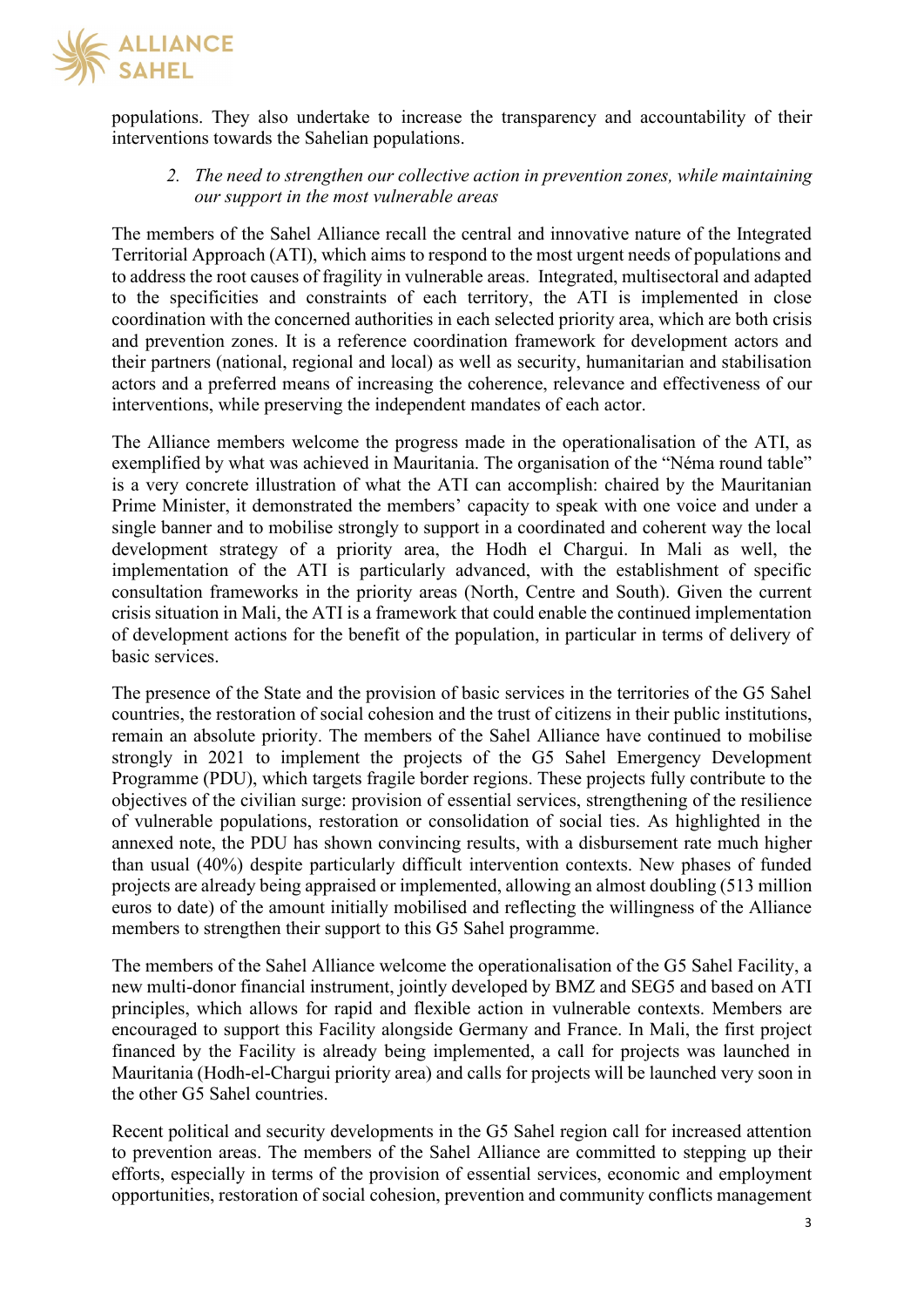

in these areas, in order to prevent the risk of them plunging into a crisis situation. Particular attention should also be paid to fragile border areas between the G5 Sahel countries and the coastal countries of the Gulf of Guinea. The Alliance's members take note of the commitment made by the signatory States of the Paris Declaration of 17th February 2022<sup>[3](#page-3-0)</sup>, reiterated in the Sahel Coalition' Ministerial Declaration adopted on 9th March 2022, to continue their joint action to fight against insecurity in the Sahel and its fringes by addressing the root causes of insecurity in the region. In order to limit the expansion of conflicts and terrorist threats to the Southern and Western periphery of the Sahel, the members of the Alliance will considerer strengthening their support to the northern areas of the Gulf of Guinea countries, in a logic of cross-border prevention. Lastly, the members of the Sahel Alliance call for special attention to be paid to urban dynamics in the Sahel, which do not generate the expected dividends in terms of job creation and wealth and can result in strong destabilisation. In addition to the capitals, secondary cities constitute a key territorial network for limiting the spread of conflicts and crises, particularly those located in cross-border areas.

#### *3. The importance of gender equality and the defence of the rights of women and girls for inclusive development in the Sahel*

The members commit to pursuing their efforts towards increased participation and empowerment of women in politics, transition processes and conflict prevention and resolution, within the framework of UNSCR 1325 and the broader UN Women, Peace and Security Agenda. They recognise that gender equality is one of the strongest drivers for inclusive growth and long-term prosperity. The members support the development of innovative approaches that respond to the priorities of this agenda, such as the "Minka Fund - Peace and Resilience" dedicated to peace building, the "Sahel Youth" partnership network or programmes dedicated to strengthening women's leadership capacities, such as the "Ellas+" thematic fund or the "RAISA" programme. The members advocate for full and effective gender mainstreaming in the development strategies of the G5S countries and undertake to support their efforts to strengthen the economic and political empowerment of women, their access to income-generating activities and to social protection. Lastly, they recognise the G5 Sahel Women's Platform as a key partner for the promotion of gender equality actions in the G5S countries, with which collaboration could be usefully strengthened.

# 4. *The need to significantly scale up efforts and support for Sahelian youth*

In a region where young people under the age of 30 represent almost 65% of the population, the members of the Sahel Alliance recognise the imperative to invest more in the potential of Sahelian youth. In the annexed declaration, they call for increased mobilisation in the sectors of education, vocational training and employment, better coordination and adaptation of interventions and an increase in public spending in these sectors, which is an essential prerequisite for the implementation of policies and reforms in favour of access to education for all. They support the recommendations of the Sahel Education White Paper, launched by the World Bank and the G5 Sahel Heads of State, in particular those contained in the Nouakchott Declaration signed by all the G5 Sahel countries, as well as the conclusions of the "Education in Emergency contexts" workshop organised by the Alliance's coordination group dedicated to education and youth employability, in relation to UN Security Council Resolution 2601 on safety in schools.

The members of the Sahel Alliance also want to give young people in the Sahel a greater voice through initiatives created "by, with and for" young people, such as the OIF's Radio Jeunesse

<span id="page-3-0"></span><sup>3</sup> Joint declaration on the fight against the terrorist threat and the support to peace and security in the Sahel and West Africa